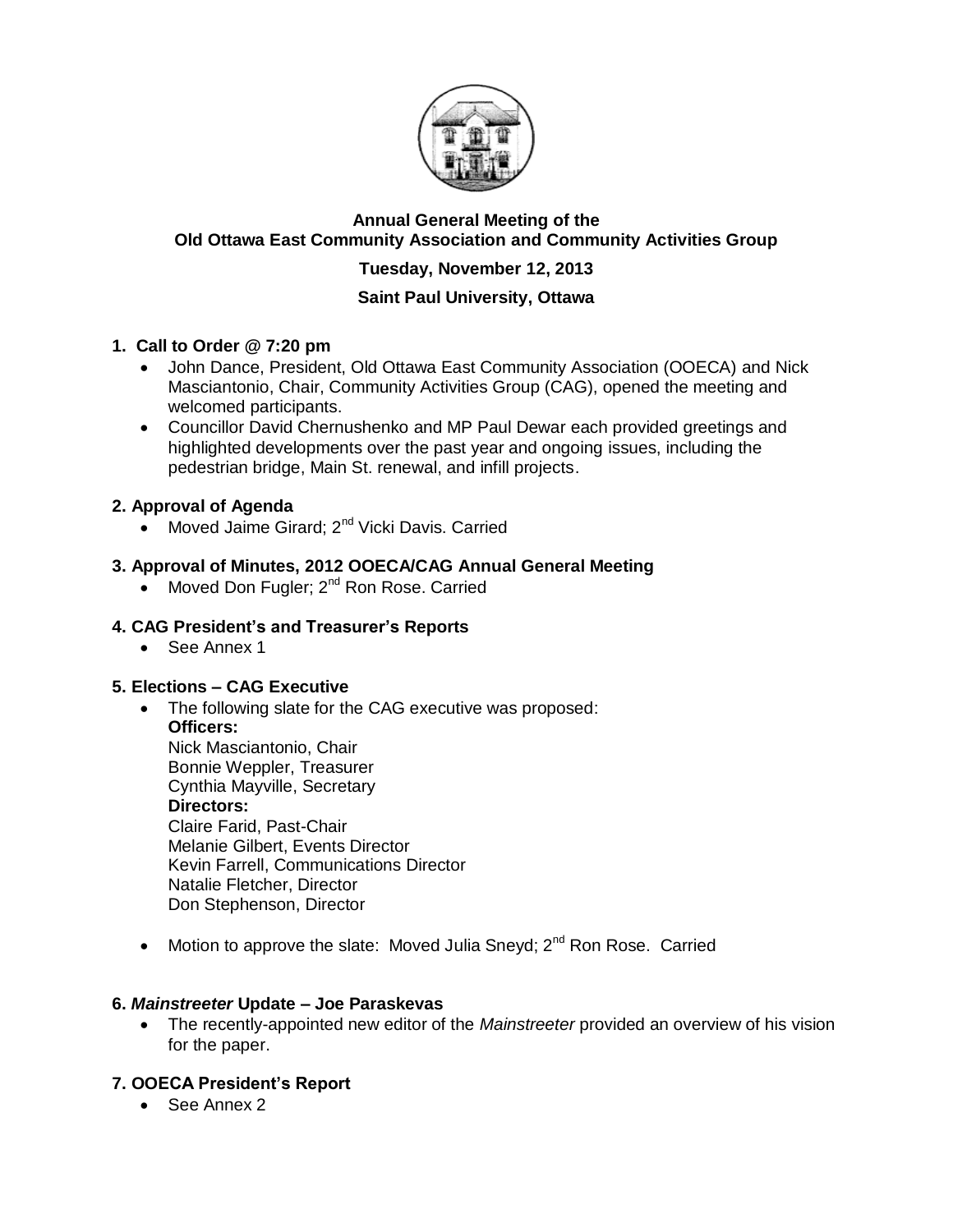#### **8. OOECA Treasurer's Report**

- See Annex 3
- Adoption of Treasurer's Report: Moved Carol Workun; 2<sup>nd</sup> Stephen Pope. Carried.

#### **9. Elections – OOECA Board**

- The following slate for the OOECA Board of Directors 2014-2016 was proposed: President: John Dance Vice-President: Jaime Girard Secretary: Caroline Hyslop\* Treasurer: Don Fugler Past President: Nick Masciantonio Communications: Catherine Pacella Transportation: Ron Rose Planning Committee Chair: Stephen Pope SLOE Rep: To be determined\* Membership Chair: Suzanne Johnston\* Lees Ave Rep: Bill Baldwin Federation of Community Associations: Jim Strang City Centre Coalition: Devin O'Grady Member at large: Christine Loth-Bown\* Member at large: Jill Wherrett Member at large: Phyllis Odenbach-Sutton\* *\*new member*
- Motion to adopt slate: Moved Jan D'Arcy: 2<sup>nd</sup> Maureen Ward. Carried

#### **10. Study on "Deep Green" Development of the Oblate Lands – Rebecca Aird**

 Rebecca Aird reported on activities undertaken by Sustainable Living Ottawa East (e.g., Children's Garden, community gardens, Rideau River Nature Trail) and provided an overview of the research being done with Carleton University on the potential for "deep green" development of the Oblate lands in Old Ottawa East.

#### **11. Open Forum**

- The work of past *Mainstreeter* editors was recognized
- Questions were raised about the impact of Oblate lands development, including effects on traffic on neighbouring streets (e.g. access from Clegg)
- The development of the Rideau River Western pathway was also briefly discussed

#### **12. Adjournment @ 9:22 pm**

Moved: Stephen Pope, 2<sup>nd</sup>: Vicki Davis. Carried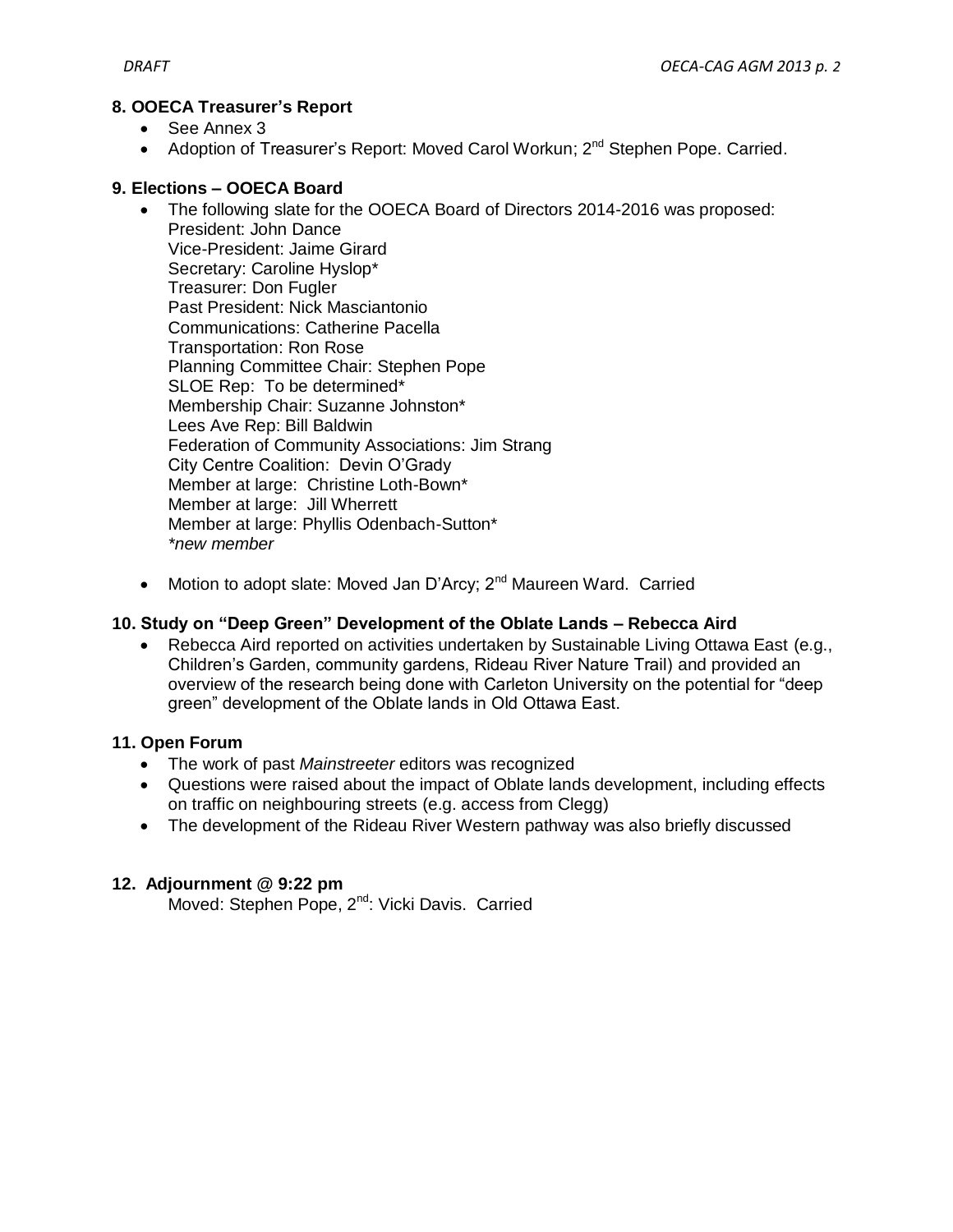#### **Annex 1**

## **2013 Chair's Report: Community Activities Group**

#### **Successful Year of Programming:**

- 746 people registered for one or more programs last year in 1675 program spots
- CAG runs 30-35 programs each session (Fall, Winter, Spring); about 15 in the summer
- CAG programs are at Old Town Hall Community Centre, Brantwood Park field house, Brantwood Park, Lady Evelyn School, Immaculata High School, Brantwood rink
- After School at Brantwood continues to grow
- Increased participation from French board; hope to build on the bilingual nature of the program as we move into the new school year in 2014
- Bilingual preschool program at field house selling out each session
- CAG nimble enough to provide strike day programming last year
- Summer camps continue to thrive; in response to community interest and CAG strategic priorities, will be looking to add kayak/canoe based camp in 2014
- Partnered with SHCHC to offer two successful New Canadian Learn to Skate lessons Success not possible without the support and professionalism of Board and Staff

#### **Goals for the Year Ahead:**

- In April, the Board undertook a planning session and set goals for the next year
- CAG has identified:
	- Develop more activities and interaction with Rideau River, including natural linkages provided by the Rideau River Nature Trail.
	- Develop more activities in Springhurst Park and complementary activities with Brantwood Park and fieldhouse
	- Encourage increased participation by residents of Lees Ave apartment buildings
	- Offer more to our new Canadian population
	- increase teen involvement in activities/opportunities for community engagement
- CAG reaffirms its commitment to provide programming that is accessible to all and that cost should not be a barrier to participation.

#### **Special Events:**

- CAG reinvests in the community by providing these events free of charge, including: Winter Party, Valentine Skate, Movie Nights, weekly BBQ and Picnics, Main Event
- The first movie night in Brantwood early September was a great success
- 2014 will be the 10th Annual Main Event

#### **Survey:**

- CAG is conducting a survey to get community feedback on community priorities for recreation going forward
- More recreation space will be required as the community grows Led by past-pres. Claire Farid, as our representative to the SLOE Oblates Lands Green Plan studies with Carleton University. We hope to demonstrate the need for current and future programmable community spaces as evidence to the City and other funding bodies

## **Strengthening our organization**

- Considerable effort made to strengthen CAG's financial position to ensure a strong sustainable future:
	- o Transition to QuickBooks is complete
	- $\circ$  Will look at a review engagement similar to an audit on 2012-2013 Fiscal Year
	- o Establishment of a contingency fund
	- o Increased website activity and utility, FB, eUpdates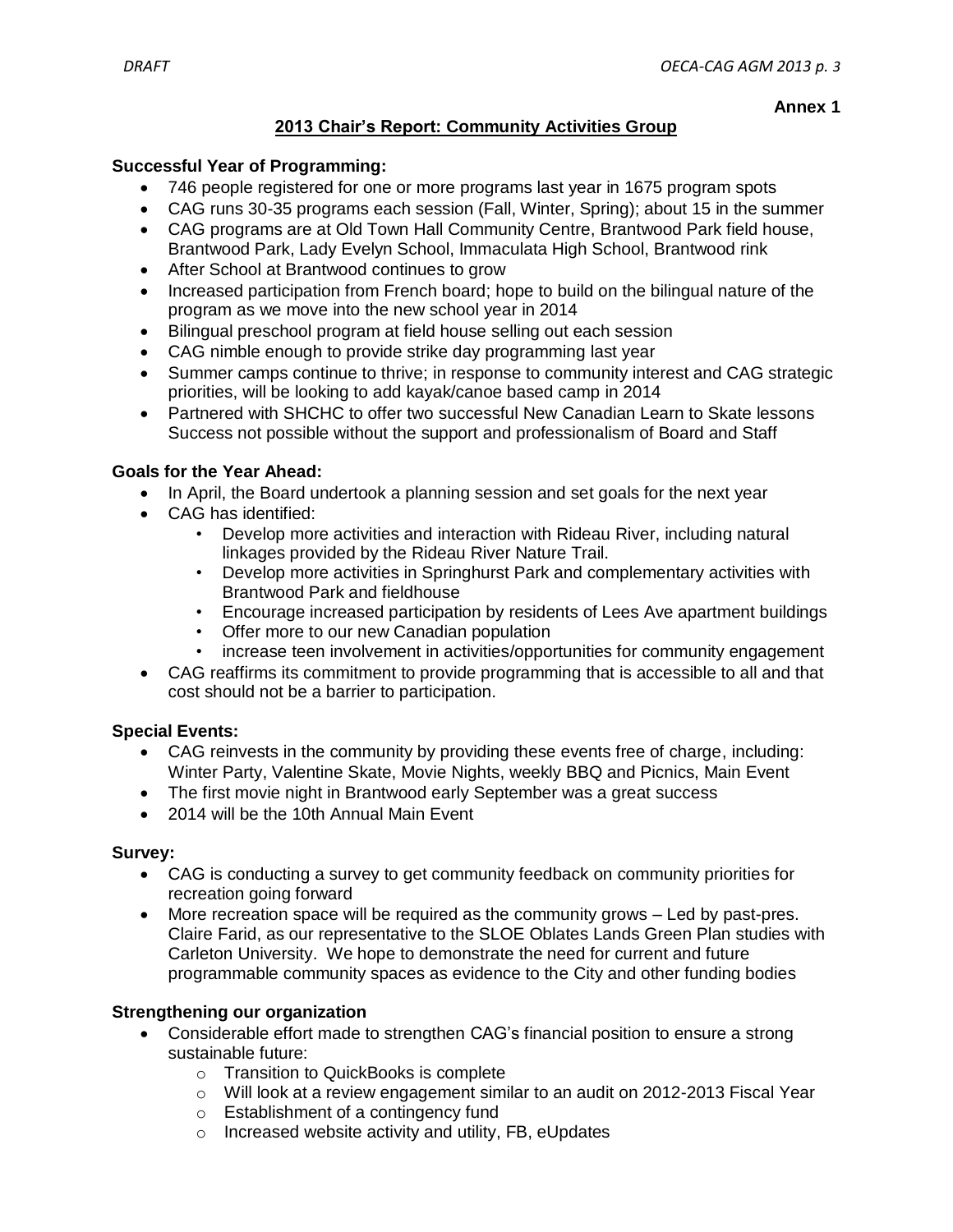## **CAG Financial Report: Highlights**

- Report is for year ending 31 August 2013
- Revenues and expenses are similar to last year
- Financial statements posted to the CAG website
- Operating Revenues: \$117,490
- Operating Expenses: \$115,828
- Operating Surplus: \$1662 or approx. 1.5%
- Overall surplus for the year of \$1662 compared to loss of \$2551 last year
- Proposed Contingency Fund of \$18,900 will be established from current net position at year end (of \$31,606)
- QuickBooks in use for all financial reporting, payroll and tracking
- Board decision taken to carry out a Review Engagement for this year end.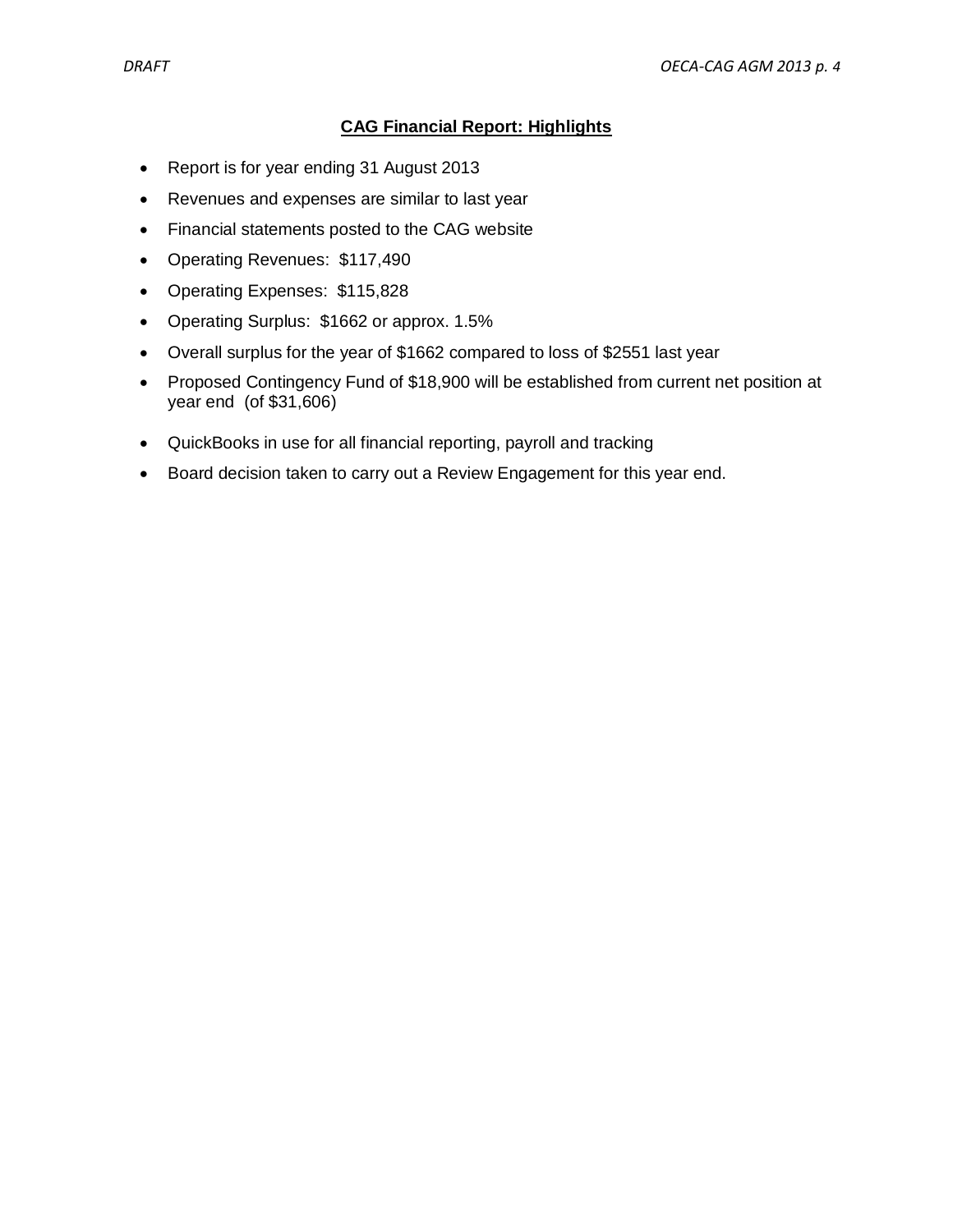**Annex 2**

# **OOECA President's Report**

The OOECA president introduced the OOECA board and made a presentation highlighting major issues for past and coming year. A summary is provided below.

#### **Transportation** (Ron Rose)

- Improving bus service
- Improving / defending neighbourhoods (Hawthorne speed bumps: closure of 417 eastbound ramp; Closure of pathways near 417)
- Renewing Main Street
- Pursuing "active transportation infrastructure"
- Improving city's Transportation Master Plan
- Fighting Alta Vista Transportation Corridor (AVTC) roadway

## **Main Street Renewal**

- City Council approved "complete street" design in July. Detailed design underway
- Also McIlraith Bridge rebuild: with bike lanes & connectivity
- Construction in 2015 and 2016
- Community involvement required for: working group; public art choice; care of new "parkette" at Riverdale-Main; Greening of corridor
- $\rightarrow$  Vibrant but quieter and fewer vibrations; less and slower traffic; safe walking and cycling; an environment for successful businesses

#### **Canal Footbridge**

- Council approved design funding but was the only part of budget opposed by some councillors
- Preliminary design wins awards
- Environmental assessment approved by province
- Geotechnical and design work underway
- Included in TMP  $\rightarrow$  but not until 2020-2025

## **Rideau River Western Pathway (Nature Trail)**

- Functional design work underway
- "Multi-use pathway:" Belmont Ave to Sandy Hill
- *OOECA position*
	- Divert fast bikes to roadway at delicate sections
	- Create soft surface
	- Ensure wide and naturalized buffer between river and path
	- Eliminate barriers (e.g., Brantwood Park)

## **Transportation Master Plan (2014 – 2031)**

- **Emphasis on transit, cycling and pedestrians**
- Proposed expansions of the LRT/BRT and O-train network
- Support for complete streets
- Emphasis on building what is affordable.
- AVTC (except Phase 1) removed from "affordable road network"

## *TMP: OOECA Recommendations - Short Term*

- Cancel the Hospital Link (Phase 1 of AVTC)  $\rightarrow$  use the \$70 million for TMP priorities
- Delay the Prince of Wales bridge project  $\rightarrow$  accelerate the canal footbridge
- Build Rideau River Western Pathway respecting "nature trail"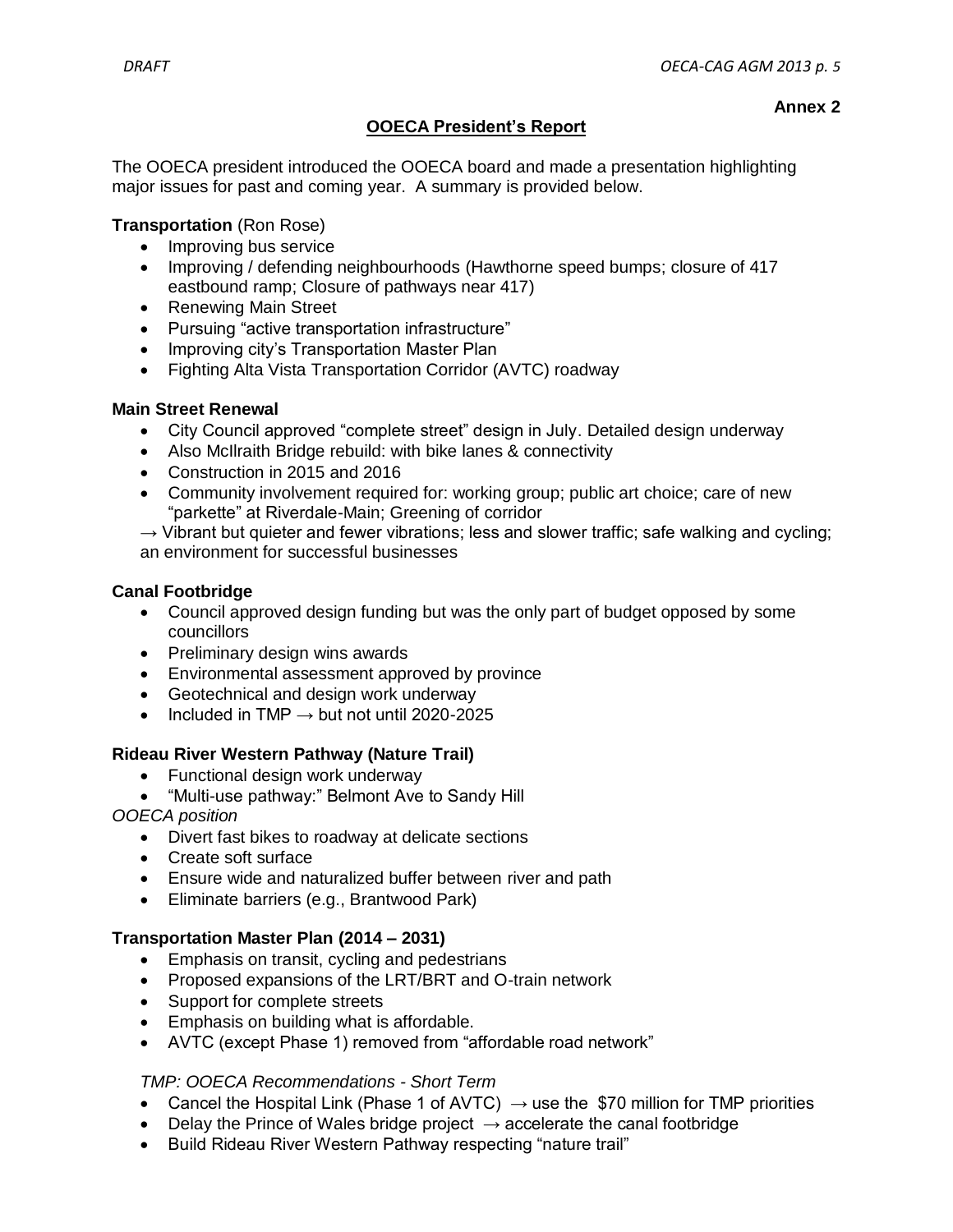• Continue the Lees bike lanes to Main Street

## *TMP: OOECA Recommendations - Medium Term*

- Build bike lanes on Smyth between McIlraith Bridge and Alta Vista
- Ensure cyclist safely on the Bank Street bridges.
- Create a "cross-town bikeway" going through the Glebe / OOE
- Add footbridge over the Rideau River at the eastern end of Clegg Street to the long term cycling network
- Make canal pathways and parkways safer for pedestrians and cyclists

## **Planning** (Stephen Pope)

- Domicile proposal for Sisters Property: celebration of the first building responding to the CDP
- Ensure Main Street renewal supports CDP
- Fight for "undergrounding" of hydro wires on central Main
- Specific "minor variance" proposals challenged and improved
- Extensive participation on city's "Infill Design"
- Respond to "Transit-oriented development" for Lees LRT station  $\rightarrow$ Need more planning committee members

## **Sale of Institutional Lands**

- Context: CDP/Secondary Plan: zoning & 1,400+ units on Oblate's, Sister's and USP properties;
- Sisters property: Domicile bought Main Street half;  $\rightarrow$  proposal presented to community: consistent with CDP  $\rightarrow$  city reviewing
- Oblates lands: offers under review: 2 competing consortia;
- SLOE conducting sustainability research w/ Carleton U.

## **City's Infill Bylaw**

- Focus on defining "neighbourhood character" so it can be protected by zoning
- Phase 1: Streetscape: front yard setbacks, parking patterns, location of front door
	- o Direction from OMB has permitted an extensive re-write of initial bylaw
		- o CA & Builder's focus group has commented on "work in progress"
		- o Due to Council 31 March 2014.
- Phase 2: Mass & Scale: rear & side yard setbacks, height, projections
	- o Due to Council 31 March 2014
	- o Conversions study: inappropriate student housing / rooming houses
	- o Due to Council 31 March 2014
- Extensive effort by CA's w/ strong participation of OOECA.

# **Planning – TOD at Lees LRT**

- 28,000 residents
- Tall building emphasis
- *OOECA Position*
- Intensification at LRT station makes sense but:
- Adjacent AVTC roadway would be absurd
- Inadequate community facilities / services for growth
- AVTC greenspace needed for recreation
- **Emphasis on tall buildings misguided**
- Proposal incompatible with "active transportation"
- Street-level design poor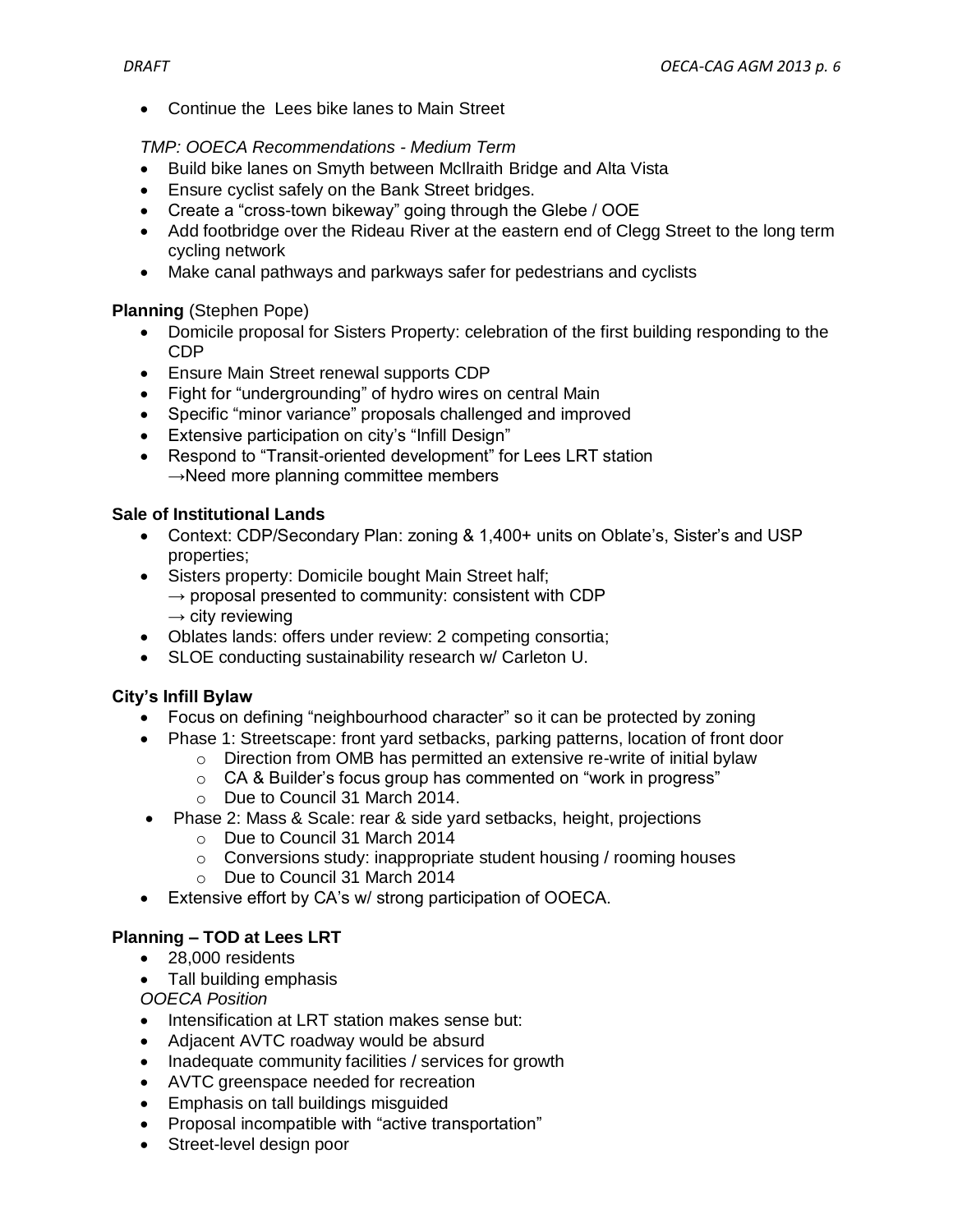#### **Communications** (Catherine Pacella)

- Website address and twitter account: www.ottawaeast.ca
- Twitter: @ottawaeast
- Email: info@ottawaeast.ca  $\rightarrow$  much enhanced electronic presence

#### **Greenspace Saved … so far**

- Proposal for massive parking lot beside Springhurst Park
- Community rallied many actively engaged, effective media campaign, meetings with key city officials.
- Alliance of neighbours, field users and others (e.g., SHCHC)
- Ensured facts known & alternatives explored
- Result: modified proposal then totally removed from greenspace
	- $\rightarrow$  New location better for all parties
	- $\rightarrow$  Demonstration of utility of consultation
	- $\rightarrow$  Yes, we can successfully fight (or work with!) city hall

#### **Community Achievements 2013**

- "Save our Greenspace" huge parking lot proposal killed
- AVTC removed from "affordable roadways" TMP list
- Main Street "complete street" design approved
- Footbridge EA approved, detailed design begun, included in TMP
- Functional design of RRNT/WP begun and in TMP
- Pathway opened behind uOttawa stadium
- Influencing the City: new infill bylaw, development proposals, Lansdowne Transportation Advisory Committee, Main Street Renewal
- Communications: lovely & informative website, posting agenda and reports before meetings, community notice board
- Community safety committee established
- Ongoing community enterprises: Mainstreeter, Farmers' Market, Brantwood rink, community gardens, nature trail, children's garden, Springhurst improvements

#### **Next Year**

- Main Street renewal
- Coping with construction (Main, 417, LRT, institutional lands, …)
- Sale and development of institutional lands community response
- Active transportation connectivity footbridge and nature trail
- Excessive / inappropriate intensification
- Making Isabella-Elgin-Pretoria safe
- Lees Transit Oriented Development (TOD)
- Inadequate services, facilities and amenities
- Greater participation / more representation
- Lansdowne Park opening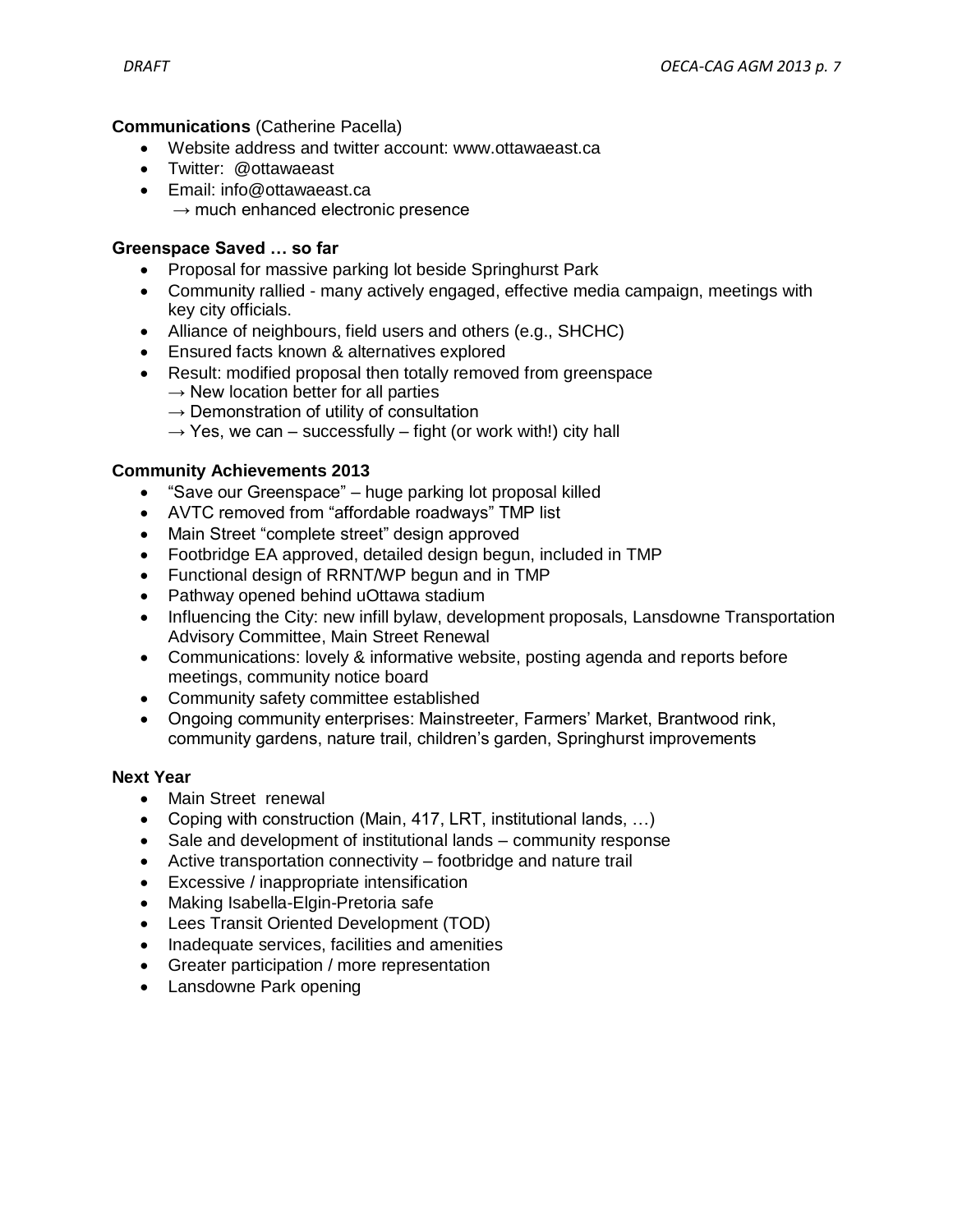#### **OOECA Treasurer's Report**

All OECA banking takes place at the TD-Canada Trust branch at Pretoria Bridge. There were four sub-accounts included in the OECA account, where the OECA takes care of banking for subgroups or committees within the Association. Figures are valid as of 19 October 2013 (but include one cheque re-issued on October 19).

A) The Ottawa East Community Garden at Saint Paul started this fiscal year with a balance of \$854.72 and ended with a balance of \$268.71. Their revenue was derived from membership fees. Expenses included garden supplies and a gift to USP in appreciation of the use of their land.

B) The Lees Avenue Community Garden spent \$1738.35 in supplies and returned \$392.75 to Just Foods. Their income was from grants from Just Foods and the Sandy Hill Community Health Centre, and from memberships. They have \$1446.27 currently in the account.

C) Citizens for Healthy Communities (CHC) is a multi-community group which coordinated resistance to the Alta Vista Parkway. There was no movement in this account during the past year. The residual amount for the CHC is \$35.27.

D) Ottawa East Community Association – 2012/13

For the OECA, there was an income of \$1850.00 from the sale of OECA memberships. The Main Event made a net profit this year of \$955.77, up from the total last year. The other major OECA expenses were the costs of web hosting and other internet expenses, rental costs and food for various events, and photocopying and supplies for event publicity and the membership drive. The OECA started with a total of \$10422.66 in October 2012 and ended in October 2013 with a balance of \$12,459.18. The money collected from the sale of memberships covered the day-to-day expenses of the OECA (rentals, supplies, and web costs). See the table.

| <b>Item</b>                      | $Income$ (\$) | Expenses (\$) | Totals (\$) |
|----------------------------------|---------------|---------------|-------------|
| OECA account October 2011        |               |               | 10422.66    |
| Memberships sold                 | 1850.00       |               |             |
| CDs sold                         | 100.00        |               |             |
| Repayment of meeting expenses by | 195.52        |               |             |
| others                           |               |               |             |
| Room rentals/meeting supplies    |               | 552.96        |             |
| Bank charges                     |               | 0             |             |
| Web expenses                     |               | 302.22        |             |
| FCA membership                   |               | 30.00         |             |
| Main Event revenue               | \$1557.50     |               |             |
| Main Event expenses              |               | 601.73        |             |
| Photocopying and supplies        |               | 179.59        |             |
|                                  |               |               |             |
| Total (as of 19 October 2013)    | 3703.02       | 1666.50       | 12459.18    |